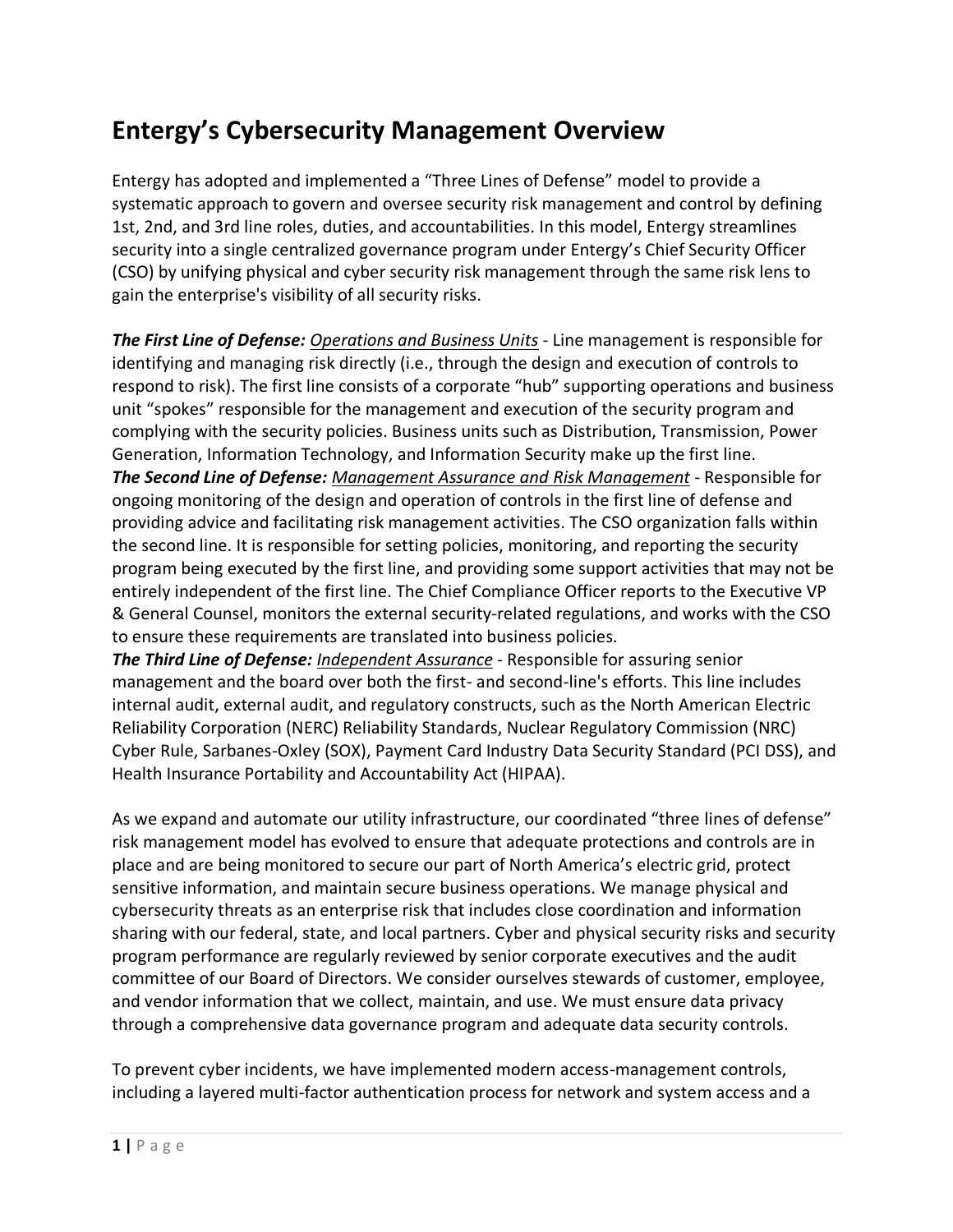defense-in-depth security ecosystem includes advanced threat detection from independent third parties and federal partners, security logging and monitoring, and routine independent third-party penetration and vulnerability assessments. All employees must complete computerbased cybersecurity training modules throughout the year to heighten security and threat awareness, promote best practices, and meet regulatory requirements. Additionally, employees are subject to disciplinary measures for security policy violations and repeat responses to Entergy's simulated phishing campaigns. A formalized corporate incident response plan is documented and tested, exercised annually, and continuously improved based on lessons learned should an event materialize within the enterprise. The response plan outlines Entergy's procedures, steps, and responsibilities for preparing for, detecting, containing, and recovering from an event.

Since the cyber-threat landscape continues to evolve with multiple threat vectors, Entergy maintains a comprehensive security strategy to keep pace with the changing threat landscape. To inform this effort, a blend of internal and independent third parties perform continuous and annual assessments, vulnerability and penetration tests, SOC 2 analysis, and audits on Entergy's key information security program elements, technology functions, and critical vendors. As new threats emerge, investments are made to improve enterprise security technology capabilities. A risk-based methodology is in place to ensure security initiatives address the most significant risks and provide the most value in terms of risk reduction and protection.

Entergy evaluates risk to prevent or limit the impact or consequences of a security attack. A robust suite of multi-layered prevention and detection processes and technologies mitigate and minimize the effects of these risks. These include, among others:

- **Training and Awareness** Simulated phishing assessments and general cyber and physical security awareness provided for employees and contractors
- **Email Security** Email scanning and filtering; Internet blocking; Suspicious email reporting mechanisms.
- **Access Control** Multi-factor authentication and physical access controls protecting against unauthorized external access
- **Continuous Monitoring** 24x7 advanced persistent threat and physical security protection, monitoring, and alerting
- **Vulnerability Scanning** Regular vulnerability scanning on Internet Facing Devices to limit the attack
- **Virus and Malware** Antivirus and anti-malware software blocking unauthorized software
- **Backup and Recovery** Comprehensive daily backup and recovery strategy for critical systems and critical data
- **Network Segregation** Business and operational networks segregated
- **Third-Party Security** Program mitigating risk of security attacks targeting industry supply chains